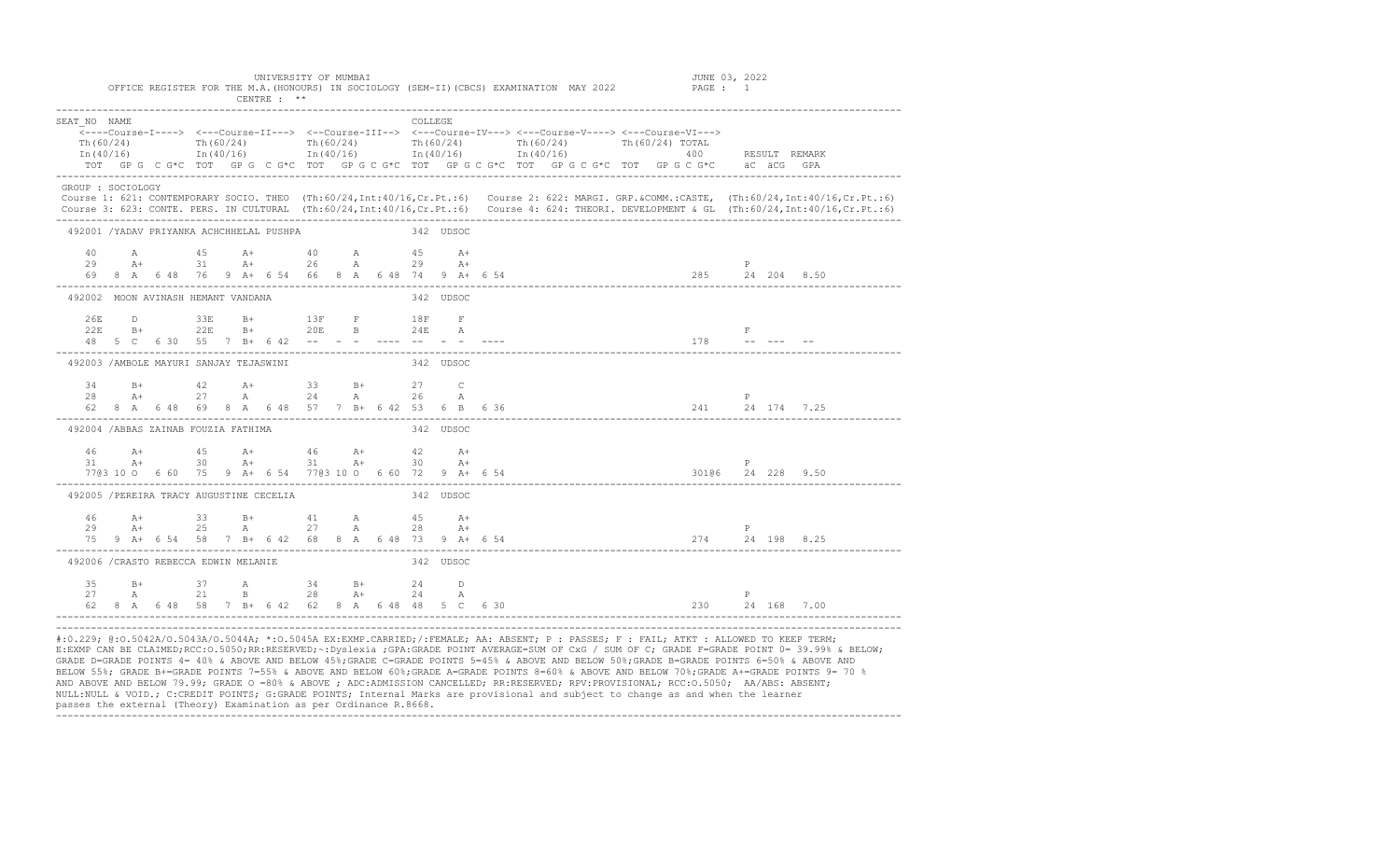| SEAT NO NAME<br>Th(60/24) | In (40/16) | Th $(60/24)$                                         |            |  | Th $(60/24)$                  |  | <b>COLLEGE</b> |                                 | <---Course-I----> <---Course-II---> <--Course-III--> <---Course-IV---> <---Course-V----> <---Course-VI---><br>Th $(60/24)$ Th $(60/24)$<br>$\text{In (40/16)}$ $\text{In (40/16)}$ $\text{In (40/16)}$ $\text{In (40/16)}$<br>TOT GP G C G*C TOT GP G C G*C TOT GP G C G*C TOT GP G C G*C TOT GP G C G*C TOT GP G C G*C äC äCG GPA | Th (60/24) TOTAL |  |                                                                                |       |                                 | 400 RESULT REMARK   |  |
|---------------------------|------------|------------------------------------------------------|------------|--|-------------------------------|--|----------------|---------------------------------|------------------------------------------------------------------------------------------------------------------------------------------------------------------------------------------------------------------------------------------------------------------------------------------------------------------------------------|------------------|--|--------------------------------------------------------------------------------|-------|---------------------------------|---------------------|--|
| GROUP : SOCIOLOGY         |            |                                                      |            |  |                               |  |                |                                 | Course 1: 621: CONTEMPORARY SOCIO. THEO (Th:60/24, Int:40/16, Cr. Pt.:6) Course 2: 622: MARGI. GRP. &COMM.:CASTE, (Th:60/24, Int:40/16, Cr. Pt.:6)<br>Course 3: 623: CONTE. PERS. IN CULTURAL (Th:60/24,Int:40/16,Cr.Pt.:6) Course 4: 624: THEORI. DEVELOPMENT & GL (Th:60/24,Int:40/16,Cr.Pt.:6)                                  |                  |  |                                                                                |       |                                 |                     |  |
|                           |            | 492007 /MISHRA ANUSHREE RANI                         |            |  |                               |  |                | 342 UDSOC                       |                                                                                                                                                                                                                                                                                                                                    |                  |  |                                                                                |       |                                 |                     |  |
|                           |            | 39 A 34 B+ 39 A 41 A<br>27 A 30 A+ 26 A 24 A         |            |  |                               |  |                |                                 | 66 8 A 6 48 64 8 A 6 48 65 8 A 6 48 65 8 A 6 48                                                                                                                                                                                                                                                                                    |                  |  |                                                                                | P     |                                 | $260$ $24$ 192 8.00 |  |
|                           |            | 492008 / SARMAH KABERI KABITA                        |            |  |                               |  |                | 342 UDSOC                       |                                                                                                                                                                                                                                                                                                                                    |                  |  |                                                                                |       |                                 |                     |  |
|                           |            | A -- A -- A -- A --                                  |            |  |                               |  |                |                                 |                                                                                                                                                                                                                                                                                                                                    |                  |  | $90 - - - - - - - - - -$                                                       |       | $\mathbf{F}$ , and $\mathbf{F}$ |                     |  |
|                           |            | 492009 MUSTAK SAKLIN RAMISHA BEGUM                   |            |  |                               |  |                | 342 UDSOC                       |                                                                                                                                                                                                                                                                                                                                    |                  |  |                                                                                |       |                                 |                     |  |
| 31                        |            | 45 A+ 44 A+ 45 A+ 47 A+<br>$A+$ 24 A 30 $A+$ 30 $A+$ |            |  |                               |  |                |                                 | 76 9 A+ 6 54 68 8 A 6 48 75 9 A+ 6 54 7703 10 O 6 60                                                                                                                                                                                                                                                                               |                  |  |                                                                                | P     |                                 | 29603 24 216 9.00   |  |
|                           |            | 492010 MUDASIR NAZIR GULSHANA BANO                   |            |  |                               |  |                | 342 UDSOC                       |                                                                                                                                                                                                                                                                                                                                    |                  |  |                                                                                |       |                                 |                     |  |
| 26                        |            | 35 B+ 34 B+ 35 B+ 45 A+<br>A                         | 25 A 28 A+ |  |                               |  | 26             | $\mathbb{A}$                    | 61 8 A 6 48 59 7 B+ 6 42 63 8 A 6 48 71 9 A+ 6 54                                                                                                                                                                                                                                                                                  |                  |  |                                                                                | P     |                                 | 254 24 192 8.00     |  |
|                           |            | 492011 /VAIDYA DHANSHREE BHUSHAN BHAGYSHREE          |            |  |                               |  |                | 342 UDSOC                       |                                                                                                                                                                                                                                                                                                                                    |                  |  |                                                                                |       |                                 |                     |  |
| 14F                       |            |                                                      |            |  |                               |  |                |                                 | 14F F 38E A 25E D 15F F<br>27E A 24E A 20E B 23E B+<br>-- - ---- 62 8 A 6 48 45 5 C 6 30 -- - - ----                                                                                                                                                                                                                               |                  |  | $\mathbb F$ . The set of $\mathbb F$ is the set of $\mathbb F$<br>$186$ $   -$ |       |                                 |                     |  |
|                           |            | 492012 / GOSAVI SRUSHTI RAVINDRA SNEHA               |            |  |                               |  |                | 342 UDSOC                       |                                                                                                                                                                                                                                                                                                                                    |                  |  |                                                                                |       |                                 |                     |  |
| A<br>32F                  |            |                                                      |            |  | and the state of the state of |  |                | <u> 2222 - 223 - 234 - 2222</u> |                                                                                                                                                                                                                                                                                                                                    |                  |  | 116                                                                            | $-$ F |                                 |                     |  |

#:0.229; @:0.5042A/0.5043A/0.5044A; \*:0.5045A EX:EXMP.CARRIED;/:FEMALE; AA: ABSENT; P : PASSES; F : FAIL; ATKT : ALLOWED TO KEEP TERM;<br>E:EXMP CAN BE CLAIMED;RCC:0.5050;RR:RESERVED;~:Dyslexia ;GPA:GRADE POINT AVERAGE=SUM OF GRADE D=GRADE POINTS 4= 40% & ABOVE AND BELOW 45%;GRADE C=GRADE POINTS 5=45% & ABOVE AND BELOW 50%;GRADE B=GRADE POINTS 6=50% & ABOVE AND BELOW 55%; GRADE B+=GRADE POINTS 7=55% & ABOVE AND BELOW 60%;GRADE A=GRADE POINTS 8=60% & ABOVE AND BELOW 70%;GRADE A+=GRADE POINTS 9= 70 % AND ABOVE AND BELOW 79.99; GRADE O =80% & ABOVE ; ADC:ADMISSION CANCELLED; RR:RESERVED; RPV:PROVISIONAL; RCC:O.5050; AA/ABS: ABSENT; NULL:NULL & VOID.; C:CREDIT POINTS; G:GRADE POINTS; Internal Marks are provisional and subject to change as and when the learner passes the external (Theory) Examination as per Ordinance R.8668. -------------------------------------------------------------------------------------------------------------------------------------------------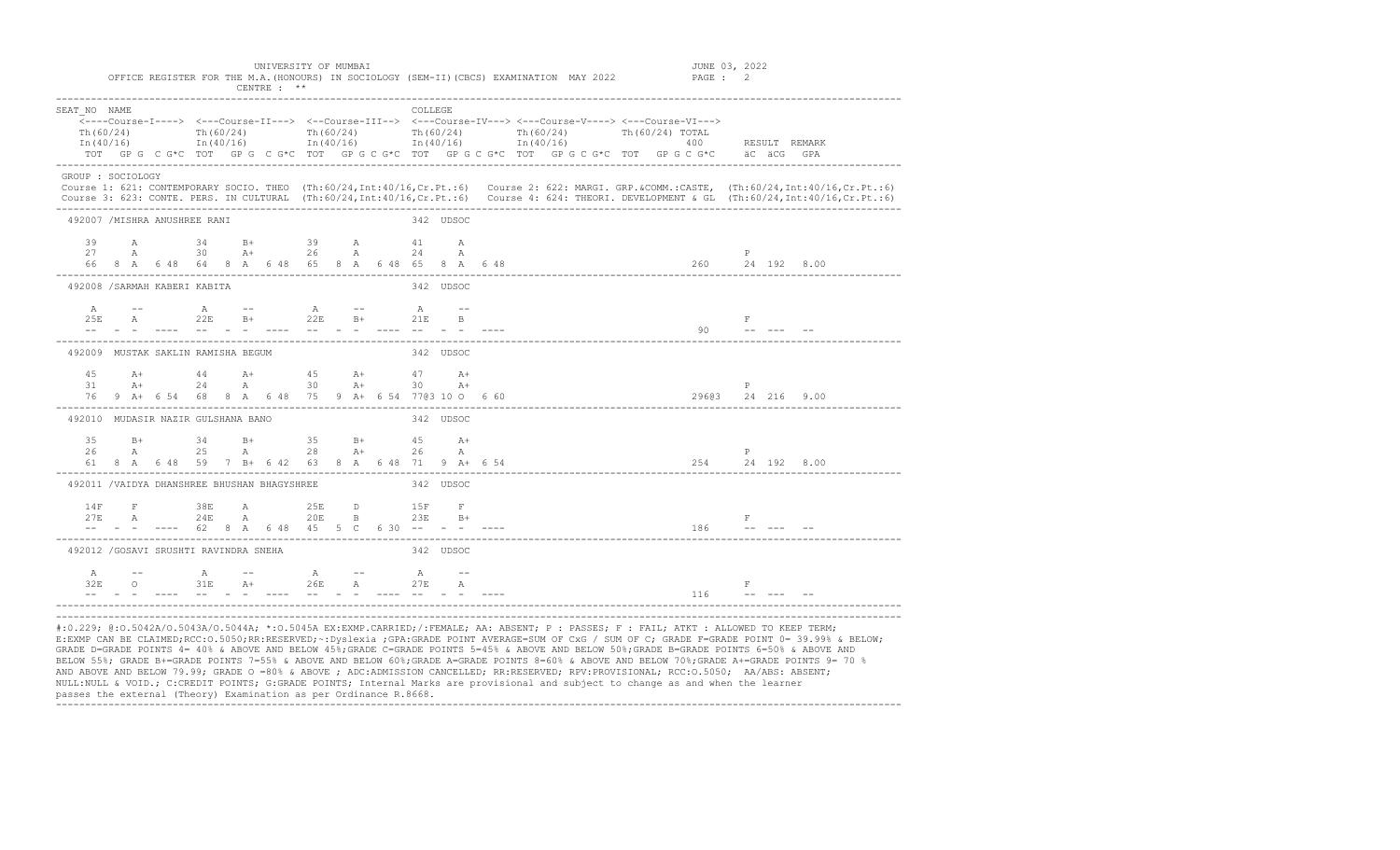| SEAT NO NAME<br>Th(60/24) |  | Th $(60/24)$ Th $(60/24)$                              |  |  |  |  | <b>COLLEGE</b> |           | Th $(60/24)$ Th $(60/24)$ Th $(60/24)$ TOTAL<br>$In (40/16)$ $In (40/16)$ $In (40/16)$ $In (40/16)$ $In (40/16)$ $In (40/16)$ $In (40/16)$ $In (40/16)$<br>TOT GPG C G*C TOT GPG C G*C TOT GPG C G*C TOT GPG C G*C TOT GPG C G*C TOT GPG C G*C aC aCG GPA |  |  |                                                                   |             |                                                                                                                                                   |                                                                                                                                                                                                                                                                                                       |
|---------------------------|--|--------------------------------------------------------|--|--|--|--|----------------|-----------|-----------------------------------------------------------------------------------------------------------------------------------------------------------------------------------------------------------------------------------------------------------|--|--|-------------------------------------------------------------------|-------------|---------------------------------------------------------------------------------------------------------------------------------------------------|-------------------------------------------------------------------------------------------------------------------------------------------------------------------------------------------------------------------------------------------------------------------------------------------------------|
|                           |  |                                                        |  |  |  |  |                |           |                                                                                                                                                                                                                                                           |  |  |                                                                   |             |                                                                                                                                                   |                                                                                                                                                                                                                                                                                                       |
| GROUP : SOCIOLOGY         |  |                                                        |  |  |  |  |                |           |                                                                                                                                                                                                                                                           |  |  |                                                                   |             |                                                                                                                                                   | Course 1: 621: CONTEMPORARY SOCIO. THEO (Th:60/24, Int:40/16, Cr.Pt.:6) Course 2: 622: MARGI. GRP. &COMM.:CASTE, (Th:60/24, Int:40/16, Cr.Pt.:6)<br>Course 3: 623: CONTE. PERS. IN CULTURAL (Th:60/24, Int:40/16, Cr. Pt.:6) Course 4: 624: THEORI. DEVELOPMENT & GL (Th:60/24, Int:40/16, Cr. Pt.:6) |
|                           |  | 492013 / GAWADE TANVI SUBHASH SUPRIYA                  |  |  |  |  |                | 342 UDSOC |                                                                                                                                                                                                                                                           |  |  |                                                                   |             |                                                                                                                                                   |                                                                                                                                                                                                                                                                                                       |
|                           |  | 45 A+ 43 A+ 45 A+ 33 B+                                |  |  |  |  |                |           |                                                                                                                                                                                                                                                           |  |  |                                                                   |             | $28$ a $26$ a $25$ a $27$ a $27$ a $27$ a $27$ a $24$ $204$ $8.50$<br>$73$ 9 a+ 6 54 69 8 a 6 48 70 9 a+ 6 54 60 8 a 6 48 $272$ $24$ $204$ $8.50$ |                                                                                                                                                                                                                                                                                                       |
|                           |  | 492014 /SHAIKH NASHRAH RIZWAN ROSHNI                   |  |  |  |  |                | 342 UDSOC |                                                                                                                                                                                                                                                           |  |  |                                                                   |             |                                                                                                                                                   |                                                                                                                                                                                                                                                                                                       |
|                           |  | A -- A -- A -- A --                                    |  |  |  |  |                |           |                                                                                                                                                                                                                                                           |  |  | $94$ = $   -$                                                     |             |                                                                                                                                                   |                                                                                                                                                                                                                                                                                                       |
|                           |  | 492015 /REBELLO WINONA VANDANA                         |  |  |  |  |                | 342 UDSOC |                                                                                                                                                                                                                                                           |  |  |                                                                   |             |                                                                                                                                                   |                                                                                                                                                                                                                                                                                                       |
|                           |  | 49 O 41 A 46 A+ 50 O                                   |  |  |  |  |                |           |                                                                                                                                                                                                                                                           |  |  |                                                                   |             |                                                                                                                                                   |                                                                                                                                                                                                                                                                                                       |
|                           |  | 492016 /ANAMIKA MUNNI DEVI                             |  |  |  |  |                | 342 UDSOC |                                                                                                                                                                                                                                                           |  |  |                                                                   |             |                                                                                                                                                   |                                                                                                                                                                                                                                                                                                       |
|                           |  | 21 F 30 E 25 B 25 B 18 F                               |  |  |  |  |                |           |                                                                                                                                                                                                                                                           |  |  | $\begin{array}{ccc}\n & F \\ 191 & - - & - - & - - \n\end{array}$ |             |                                                                                                                                                   |                                                                                                                                                                                                                                                                                                       |
|                           |  | 492017 PAWAR MANISH SUDHIR RASIKA                      |  |  |  |  |                | 342 UDSOC |                                                                                                                                                                                                                                                           |  |  |                                                                   |             |                                                                                                                                                   |                                                                                                                                                                                                                                                                                                       |
|                           |  | 43 A+ 26 D 32 B 45 A+                                  |  |  |  |  |                |           |                                                                                                                                                                                                                                                           |  |  |                                                                   | $\mathbb P$ | $24$ A $25$ A $27$ A $28$ A+<br>67 8 A 6 48 51 6 B 6 36 59 7 B+ 6 42 73 9 A+ 6 54                                                                 |                                                                                                                                                                                                                                                                                                       |
|                           |  | 492018 / GAWANDE DHANASHRI SHIVANAND JAYASHRI          |  |  |  |  |                | 342 UDSOC |                                                                                                                                                                                                                                                           |  |  |                                                                   |             |                                                                                                                                                   |                                                                                                                                                                                                                                                                                                       |
|                           |  | 38 A 33 B+ 34 B+ 28 C<br>$30 \t\t\t A+$ 27 A 27 A 27 A |  |  |  |  |                |           |                                                                                                                                                                                                                                                           |  |  |                                                                   |             |                                                                                                                                                   |                                                                                                                                                                                                                                                                                                       |

E:EXMP CAN BE CLAIMED;RCC:O.5050;RR:RESERVED;~:Dyslexia ;GPA:GRADE POINT AVERAGE=SUM OF CxG / SUM OF C; GRADE F=GRADE POINT 0= 39.99% & BELOW; GRADE D=GRADE POINTS 4= 40% & ABOVE AND BELOW 45%;GRADE C=GRADE POINTS 5=45% & ABOVE AND BELOW 50%;GRADE B=GRADE POINTS 6=50% & ABOVE AND BELOW 55%; GRADE B+=GRADE POINTS 7=55% & ABOVE AND BELOW 60%;GRADE A=GRADE POINTS 8=60% & ABOVE AND BELOW 70%;GRADE A+=GRADE POINTS 9= 70 % AND ABOVE AND BELOW 79.99; GRADE O =80% & ABOVE ; ADC:ADMISSION CANCELLED; RR:RESERVED; RPV:PROVISIONAL; RCC:O.5050; AA/ABS: ABSENT; NULL:NULL & VOID.; C:CREDIT POINTS; G:GRADE POINTS; Internal Marks are provisional and subject to change as and when the learner passes the external (Theory) Examination as per Ordinance R.8668. -------------------------------------------------------------------------------------------------------------------------------------------------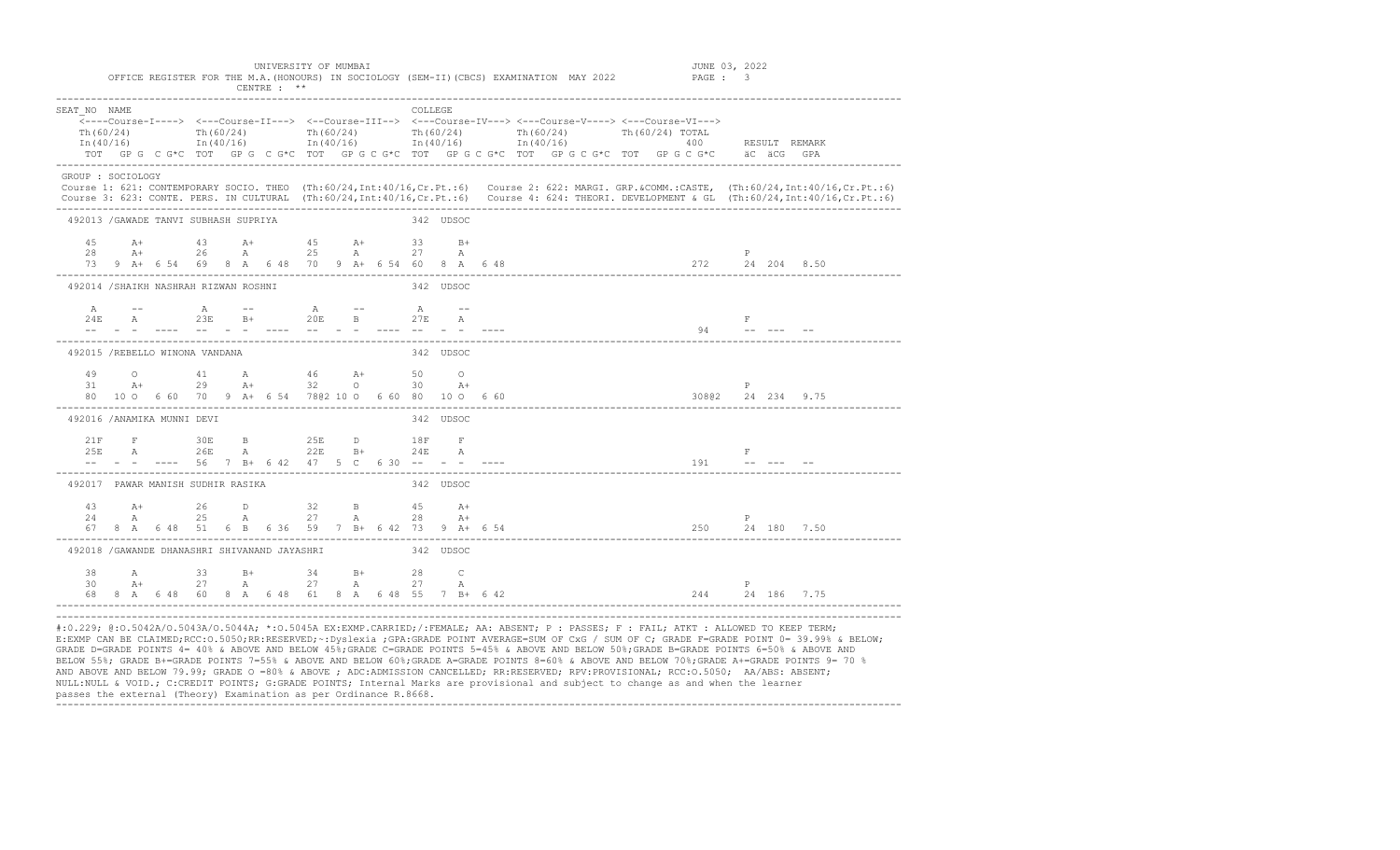|                                      | SEAT NO NAME<br><---Course-I----> <---Course-II---> <--Course-III--> <---Course-IV---> <---Course-V----> <---Course-VI---><br>Th(60/24) Th(60/24) Th(60/24) Th(60/24) Th(60/24) Th(60/24) Th(60/24)<br>Th(60/24)<br>In (40/16) 1n (40/16) 1n (40/16) 1n (40/16) 1n (40/16) 1n (40/16) 1n (40/16) 1n (40/16) 1n (40/16) |  |  |  |  |  |  |                                                                                                                                                       |  | <b>COLLEGE</b> |   |  |  |  |  |                                                                                         |   |             |                                                                                                                                                                                                                                                                                                         |
|--------------------------------------|------------------------------------------------------------------------------------------------------------------------------------------------------------------------------------------------------------------------------------------------------------------------------------------------------------------------|--|--|--|--|--|--|-------------------------------------------------------------------------------------------------------------------------------------------------------|--|----------------|---|--|--|--|--|-----------------------------------------------------------------------------------------|---|-------------|---------------------------------------------------------------------------------------------------------------------------------------------------------------------------------------------------------------------------------------------------------------------------------------------------------|
|                                      |                                                                                                                                                                                                                                                                                                                        |  |  |  |  |  |  |                                                                                                                                                       |  |                |   |  |  |  |  | TOT GPG CG*C TOT GPG CG*C TOT GPG CG*C TOT GPG CG*C TOT GPG CG*C TOT GPG CG*C aCGCG GPA |   |             |                                                                                                                                                                                                                                                                                                         |
| GROUP : SOCIOLOGY                    |                                                                                                                                                                                                                                                                                                                        |  |  |  |  |  |  |                                                                                                                                                       |  |                |   |  |  |  |  |                                                                                         |   |             |                                                                                                                                                                                                                                                                                                         |
|                                      |                                                                                                                                                                                                                                                                                                                        |  |  |  |  |  |  |                                                                                                                                                       |  |                |   |  |  |  |  |                                                                                         |   |             | Course 1: 621: CONTEMPORARY SOCIO. THEO (Th:60/24, Int:40/16, Cr. Pt.:6) Course 2: 622: MARGI. GRP. &COMM.:CASTE, (Th:60/24, Int:40/16, Cr. Pt.:6)<br>Course 3: 623: CONTE. PERS. IN CULTURAL (Th:60/24, Int:40/16, Cr. Pt.:6) Course 4: 624: THEORI. DEVELOPMENT & GL (Th:60/24, Int:40/16, Cr. Pt.:6) |
| 492019 / JOSHI YUKTA SANTOSH SHAMIKA |                                                                                                                                                                                                                                                                                                                        |  |  |  |  |  |  |                                                                                                                                                       |  | 342 UDSOC      |   |  |  |  |  |                                                                                         |   |             |                                                                                                                                                                                                                                                                                                         |
|                                      |                                                                                                                                                                                                                                                                                                                        |  |  |  |  |  |  | $28$ $24$ $33$ $B+$ $30$ $B$ $40$ $A$<br>$28$ $A+$ $23$ $B+$ $27$ $A$ $28$ $A+$                                                                       |  |                |   |  |  |  |  |                                                                                         | P |             |                                                                                                                                                                                                                                                                                                         |
| 492020 JADHAV ADITYA RAJENDRA SHOBHA |                                                                                                                                                                                                                                                                                                                        |  |  |  |  |  |  |                                                                                                                                                       |  | 342 UDSOC      |   |  |  |  |  |                                                                                         |   |             |                                                                                                                                                                                                                                                                                                         |
|                                      |                                                                                                                                                                                                                                                                                                                        |  |  |  |  |  |  | 24 D 30 B 24 D 30 B<br>21 B 19 C 14 @2 D 26                                                                                                           |  |                | A |  |  |  |  | 45 5 C 6 30 49 5 C 6 30 3802 4 D 6 24 56 7 B + 6 42                                     |   |             |                                                                                                                                                                                                                                                                                                         |
| 492021 TZUDIR TIAPONG TALIRENLA      |                                                                                                                                                                                                                                                                                                                        |  |  |  |  |  |  |                                                                                                                                                       |  | 342 UDSOC      |   |  |  |  |  |                                                                                         |   |             |                                                                                                                                                                                                                                                                                                         |
|                                      |                                                                                                                                                                                                                                                                                                                        |  |  |  |  |  |  | $21F$ F $32E$ B $21F$ F $38E$ A<br>25E A 27E A 25E A 27E A<br>-- - - ---- 59 7 B+ 6 42 -- - - ---- 65 8 A 6 48                                        |  |                |   |  |  |  |  | $216$ -----                                                                             |   | $F$ and $F$ |                                                                                                                                                                                                                                                                                                         |
| 492022 / KHAN TAUSIN RAEES ISRAT     |                                                                                                                                                                                                                                                                                                                        |  |  |  |  |  |  |                                                                                                                                                       |  | 342 UDSOC      |   |  |  |  |  |                                                                                         |   |             |                                                                                                                                                                                                                                                                                                         |
| 1.3F                                 |                                                                                                                                                                                                                                                                                                                        |  |  |  |  |  |  | F 22 F 8 F 26 D<br>A -- A -- A -- A -- A --                                                                                                           |  |                |   |  |  |  |  | $69$ -- --- --                                                                          | F |             |                                                                                                                                                                                                                                                                                                         |
| 492023 / MUKHTAR ASIMA SHAMIMA       |                                                                                                                                                                                                                                                                                                                        |  |  |  |  |  |  |                                                                                                                                                       |  | 342 UDSOC      |   |  |  |  |  |                                                                                         |   |             |                                                                                                                                                                                                                                                                                                         |
|                                      |                                                                                                                                                                                                                                                                                                                        |  |  |  |  |  |  | $39$ A $46$ A+ $46$ A+ $50$ O<br>30 A+ 27 A 28 A+ 29 A+<br>69 8 A 6 48 73 9 A + 6 54 74 9 A + 6 54 7901 10 0 6 60                                     |  |                |   |  |  |  |  | 29501 24 216 9.00                                                                       | P |             |                                                                                                                                                                                                                                                                                                         |
| 492024 / SHARMA KRITIKA HEMA         |                                                                                                                                                                                                                                                                                                                        |  |  |  |  |  |  |                                                                                                                                                       |  | 342 UDSOC      |   |  |  |  |  |                                                                                         |   |             |                                                                                                                                                                                                                                                                                                         |
|                                      |                                                                                                                                                                                                                                                                                                                        |  |  |  |  |  |  | $\begin{array}{ccccccccccc}\n46 & & A+ & & 42 & & A+ & & 44 & & A+ & & 44 & & A+ \\ 30 & & A+ & & 26 & & A & & 27 & & A & & 30 & & A+ \\ \end{array}$ |  |                |   |  |  |  |  | 76 9 A+ 6 54 68 8 A 6 48 71 9 A+ 6 54 74 9 A+ 6 54                                      | P |             |                                                                                                                                                                                                                                                                                                         |

#:0.229; @:O.5042A/O.5043A/O.5044A; \*:O.5045A EX:EXMP.CARRIED;/:FEMALE; AA: ABSENT; P : PASSES; F : FAIL; ATKT : ALLOWED TO KEEP TERM; E:EXMP CAN BE CLAIMED;RCC:O.5050;RR:RESERVED;~:Dyslexia ;GPA:GRADE POINT AVERAGE=SUM OF CxG / SUM OF C; GRADE F=GRADE POINT 0= 39.99% & BELOW; GRADE D=GRADE POINTS 4= 40% & ABOVE AND BELOW 45%;GRADE C=GRADE POINTS 5=45% & ABOVE AND BELOW 50%;GRADE B=GRADE POINTS 6=50% & ABOVE AND BELOW 55%; GRADE B+=GRADE POINTS 7=55% & ABOVE AND BELOW 60%;GRADE A=GRADE POINTS 8=60% & ABOVE AND BELOW 70%;GRADE A+=GRADE POINTS 9= 70 % AND ABOVE AND BELOW 79.99; GRADE O =80% & ABOVE ; ADC:ADMISSION CANCELLED; RR:RESERVED; RPV:PROVISIONAL; RCC:O.5050; AA/ABS: ABSENT; NULL:NULL & VOID.; C:CREDIT POINTS; G:GRADE POINTS; Internal Marks are provisional and subject to change as and when the learner passes the external (Theory) Examination as per Ordinance R.8668. -------------------------------------------------------------------------------------------------------------------------------------------------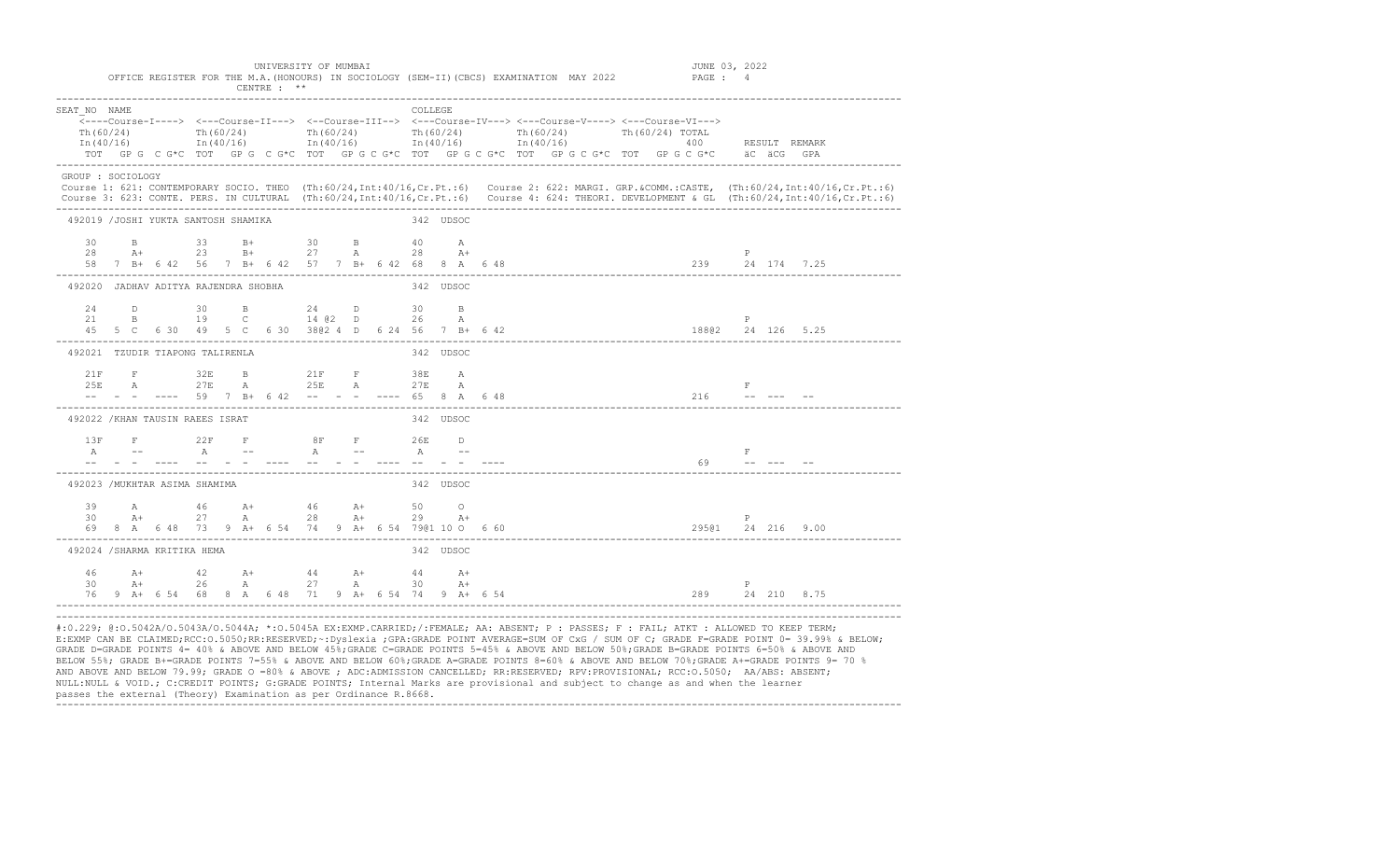| SEAT NO NAME                           |  |  |  |  | $\overline{\left\langle \text{---Course-I---} \right\rangle \quad \left\langle \text{---Course-II---} \right\rangle \quad \left\langle \text{---Course-III---} \right\rangle \quad \left\langle \text{---Course-IV---} \right\rangle \quad \left\langle \text{---Course-V---} \right\rangle \quad \left\langle \text{---Course-V---} \right\rangle \quad \left\langle \text{---Course-V---} \right\rangle$<br>$\ln(60/24)$ Th $(60/24)$ Th $(60/24)$ Th $(60/24)$ Th $(60/24)$ Th $(60/24)$ Th $(60/24)$ Th $(60/24)$ Th $(60/24)$ Th $(60/24)$ Th $(60/24)$ Th $(60/24)$ Th $(60/24)$ Th $(60/24)$ Th $(60/24)$ Th $(60/24)$ Th $(60/24)$ Th $(60/24)$ Th $(6$<br>TOT GP G C G*C TOT GP G C G*C TOT GP G C G*C TOT GP G C G*C TOT GP G C G*C TOT GP G C G*C aC aCG GPA |  | COLLEGE   |  |  |  |  |  |              |       |  |                                                                                                                                                                                                                                                                                                         |  |
|----------------------------------------|--|--|--|--|-------------------------------------------------------------------------------------------------------------------------------------------------------------------------------------------------------------------------------------------------------------------------------------------------------------------------------------------------------------------------------------------------------------------------------------------------------------------------------------------------------------------------------------------------------------------------------------------------------------------------------------------------------------------------------------------------------------------------------------------------------------------------|--|-----------|--|--|--|--|--|--------------|-------|--|---------------------------------------------------------------------------------------------------------------------------------------------------------------------------------------------------------------------------------------------------------------------------------------------------------|--|
| GROUP : SOCIOLOGY                      |  |  |  |  |                                                                                                                                                                                                                                                                                                                                                                                                                                                                                                                                                                                                                                                                                                                                                                         |  |           |  |  |  |  |  |              |       |  | Course 1: 621: CONTEMPORARY SOCIO. THEO (Th:60/24, Int:40/16, Cr. Pt.:6) Course 2: 622: MARGI. GRP. &COMM.:CASTE, (Th:60/24, Int:40/16, Cr. Pt.:6)<br>Course 3: 623: CONTE. PERS. IN CULTURAL (Th:60/24, Int:40/16, Cr. Pt.:6) Course 4: 624: THEORI. DEVELOPMENT & GL (Th:60/24, Int:40/16, Cr. Pt.:6) |  |
| 492025 GAIKWAD MOHAN NARENDRA KALINDI  |  |  |  |  |                                                                                                                                                                                                                                                                                                                                                                                                                                                                                                                                                                                                                                                                                                                                                                         |  | 342 UDSOC |  |  |  |  |  |              |       |  |                                                                                                                                                                                                                                                                                                         |  |
|                                        |  |  |  |  | $29E$ C $33E$ B+ $13F$ F $43E$ A+                                                                                                                                                                                                                                                                                                                                                                                                                                                                                                                                                                                                                                                                                                                                       |  |           |  |  |  |  |  |              |       |  | — словенное принципедия и принципедии в детстви и принципедия в принципедии в детстви в детстви в детстви в де<br>— 54 б в б 36 58 7 в+ б 42 –– – – ––– 67 8 д б 48 д принцепции принцепции доб –– –– ––<br>———————————————————————                                                                     |  |
| 492026 /ROY ANUSKA SUTAPA              |  |  |  |  |                                                                                                                                                                                                                                                                                                                                                                                                                                                                                                                                                                                                                                                                                                                                                                         |  | 342 UDSOC |  |  |  |  |  |              |       |  |                                                                                                                                                                                                                                                                                                         |  |
|                                        |  |  |  |  | 45 A+ 41 A 47 A+ 50 O<br>$28$ $A+$ $27$ $A$ $25$ $A$ $27$ $A$                                                                                                                                                                                                                                                                                                                                                                                                                                                                                                                                                                                                                                                                                                           |  |           |  |  |  |  |  |              |       |  |                                                                                                                                                                                                                                                                                                         |  |
| 492027 /ZAIDI FATEMA TUFAIL GHAZALA    |  |  |  |  |                                                                                                                                                                                                                                                                                                                                                                                                                                                                                                                                                                                                                                                                                                                                                                         |  | 342 UDSOC |  |  |  |  |  |              |       |  |                                                                                                                                                                                                                                                                                                         |  |
|                                        |  |  |  |  | -- - - ---- 48 5 C 6 30 -- - - ---- 50 6 B 6 36                                                                                                                                                                                                                                                                                                                                                                                                                                                                                                                                                                                                                                                                                                                         |  |           |  |  |  |  |  |              | $- F$ |  |                                                                                                                                                                                                                                                                                                         |  |
| 492028 /TEVAR NEELAM MURTY VAJRESHWARI |  |  |  |  |                                                                                                                                                                                                                                                                                                                                                                                                                                                                                                                                                                                                                                                                                                                                                                         |  | 342 UDSOC |  |  |  |  |  |              |       |  |                                                                                                                                                                                                                                                                                                         |  |
|                                        |  |  |  |  | $\begin{array}{ccccccccccc} 4 & & F & & 13 & & F & & 21 & & F & & 27 & & C \\ 24 & & A & & 22 & & B+ & & 23 & & B+ & & 20 & & B \end{array}$                                                                                                                                                                                                                                                                                                                                                                                                                                                                                                                                                                                                                            |  |           |  |  |  |  |  |              | $-$ F |  |                                                                                                                                                                                                                                                                                                         |  |
| 492029 / PAVITHRAN AISWARA SHAILA      |  |  |  |  |                                                                                                                                                                                                                                                                                                                                                                                                                                                                                                                                                                                                                                                                                                                                                                         |  | 342 UDSOC |  |  |  |  |  |              |       |  |                                                                                                                                                                                                                                                                                                         |  |
|                                        |  |  |  |  | $24$ D 38 A $22 \& 2$ D 37 A<br>24 A 28 A+ 23 B+ 23 B+                                                                                                                                                                                                                                                                                                                                                                                                                                                                                                                                                                                                                                                                                                                  |  |           |  |  |  |  |  | $\mathbb{P}$ |       |  |                                                                                                                                                                                                                                                                                                         |  |
| 492030 / CHATTORAJ AHONA NIBEDITA      |  |  |  |  |                                                                                                                                                                                                                                                                                                                                                                                                                                                                                                                                                                                                                                                                                                                                                                         |  | 342 UDSOC |  |  |  |  |  |              |       |  |                                                                                                                                                                                                                                                                                                         |  |
|                                        |  |  |  |  | $A$ $- A$ $- A$ $- A$                                                                                                                                                                                                                                                                                                                                                                                                                                                                                                                                                                                                                                                                                                                                                   |  |           |  |  |  |  |  |              |       |  | $\begin{array}{ccc}\n & F \\ 17 & - - & - - & - - \\ \end{array}$                                                                                                                                                                                                                                       |  |

BELOW 55%; GRADE B+=GRADE POINTS 7=55% & ABOVE AND BELOW 60%;GRADE A=GRADE POINTS 8=60% & ABOVE AND BELOW 70%;GRADE A+=GRADE POINTS 9= 70 % AND ABOVE AND BELOW 79.99; GRADE O =80% & ABOVE ; ADC:ADMISSION CANCELLED; RR:RESERVED; RPV:PROVISIONAL; RCC:O.5050; AA/ABS: ABSENT; NULL:NULL & VOID.; C:CREDIT POINTS; G:GRADE POINTS; Internal Marks are provisional and subject to change as and when the learner passes the external (Theory) Examination as per Ordinance R.8668. -------------------------------------------------------------------------------------------------------------------------------------------------